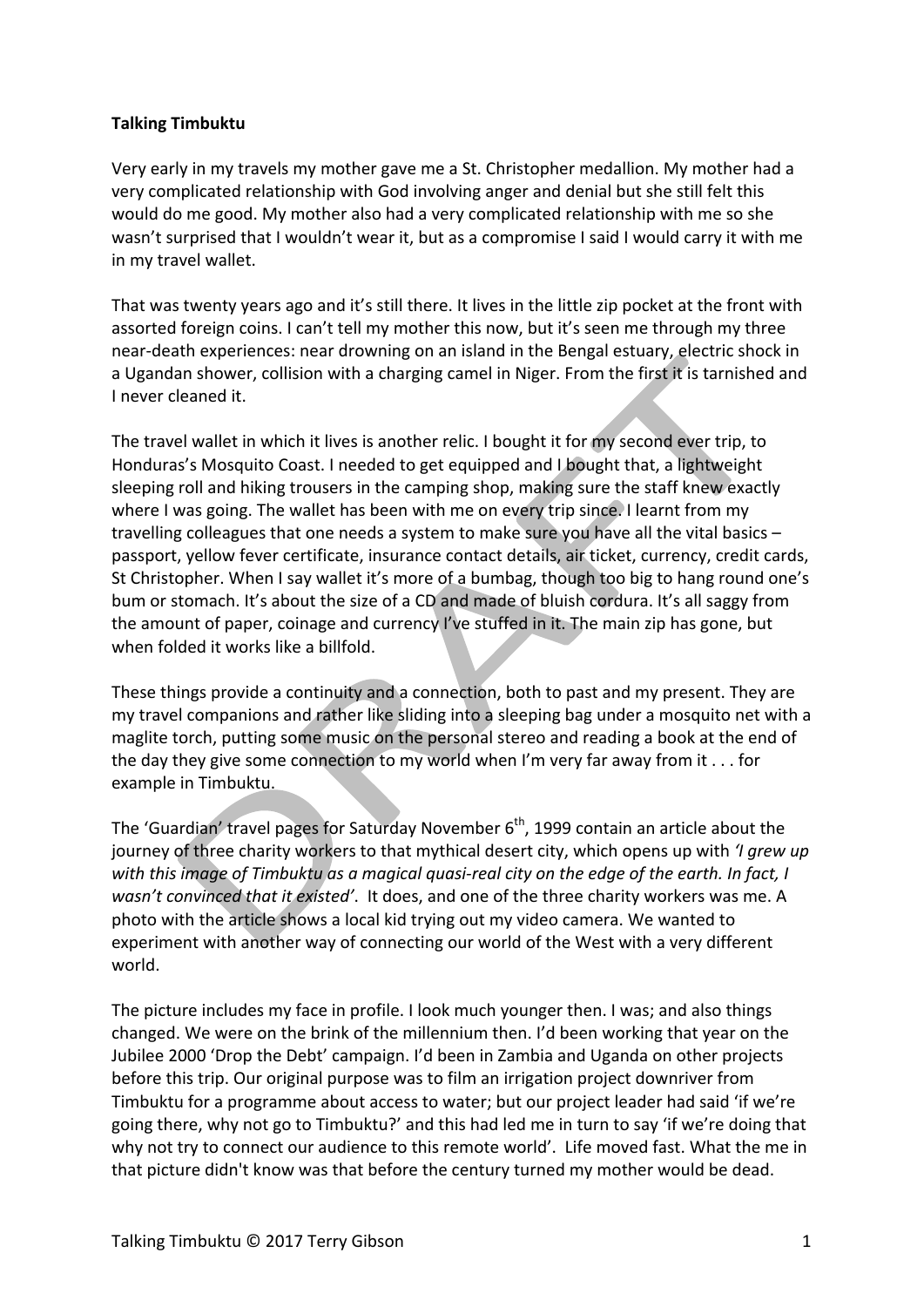Our relationship was complicated. We were both obsessive and driven, with the complication that she was confined to a wheelchair and had been for much of my life. So when she died unexpectedly after a two-week illness just days before Christmas it was never going to be simple. Next Easter I was filming for two weeks in Sri Lanka and there were long van journeys into the hills and downtime in the old colonial hotel on Columbo's Galle Face which gave me time to shut myself off with music, think, and write letters to my dead mother. When I got back I'd put the loss into some kind of place, though its echoes reverberated down the subsequent years.

When we went to Timbuktu none of this had happened. What we were about to do seemed important and significant. We wanted to make a connection and at this time of febrile 'fin de siecle' pre-millennial excitement we were embracing the new possibilities of the internet. It was a time when Amazon, already describing itself as 'the world's biggest bookstore' was a year from even making a profit. While the apocalyptic predictions of aircraft falling out of the air at midnight because of the 'millennium bug' filled the headlines and while the dot-com bubble was starting to burst we were going to create our very own 'weblog'. It was a name we'd invented  $\dots$  or thought we'd invented  $\dots$  to describe posting a daily journal on web pages during our journey. We wanted to invite readers, as the Guardian article writer said, to take 'a virtual voyage on the internet, following the daily progress of the team to Timbuktu and an equally remote town called Dire'.

We hadn't invented the name. We didn't know at the time and I just consulted Wikipedia to find out when weblogs . . . or 'blogs' . . . were invented. According to this, another internet phenomenon, the first blog was publicly aired in May of the same year. So we weren't far off. This was a search for a new way of connecting; and as well as nearly inventing the blog we were pushing the boundaries of the internet before broadband had even come along. (Wikipedia again; the first commercial broadband: 2000). To reach out into the internet's spreading tendrils from Mali we couldn't make use of wifi (just launched that July) or even mobile phones, which didn't reach those remote areas. We used a satphone lent to us by the aid agency we were working for, who used them for remote humanitarian operations. We beamed our pages at painfully slow speeds to the stars. We hoped there would be people waiting to download and read them because the Guardian newspaper was to publish an article featuring and promoting the project while it was under way. We were pioneering internet adventurers, making new and dramatic connections. Less than two months later all this adventure and innovation had crumpled for me in the face of my personal disconnection.

That was yet to come. Now, we were in a light aircraft flying out into the desert towards Timbuktu from Mali's capital, Bamako; following the course of the Niger. The fat brown river oozed through a surrounding margin of green scrub with limitless desert beyond. We were to land en route at the desert town of Niafunke. There was a connection here, we were into world music and renowned Malian musician Ali Farka Toure, the first to find fame in the west through his album 'Talking Timbuktu' – made with Ry Cooder – had just recorded an album named after, and recorded in this his home town. We weren't about to meet Ali in Niafunke, we were just dropping off a consignment of roof tiles and toilet rolls for missionaries based there before continuing on to Timbuktu. The cover of the album shows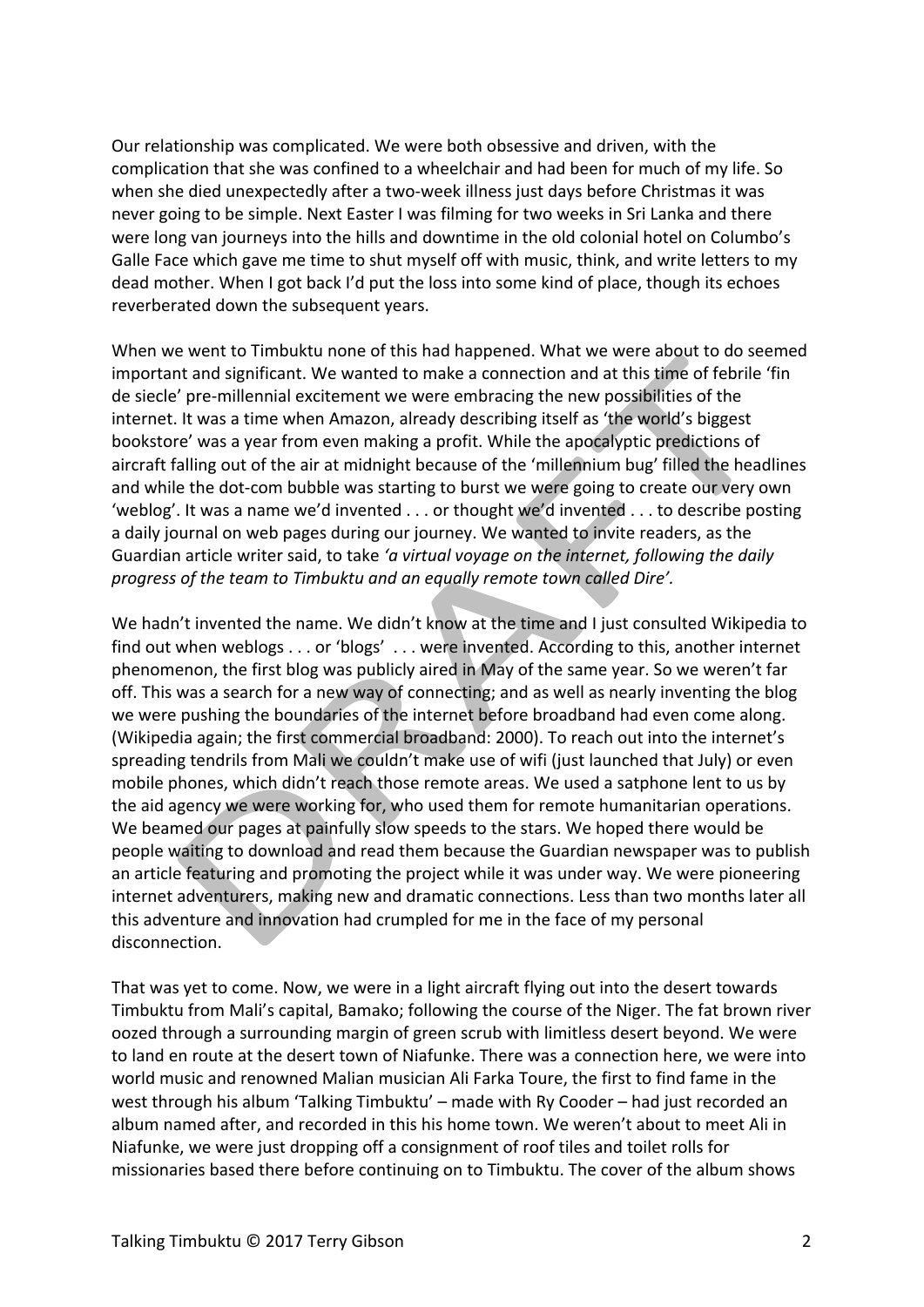him recording in a bare brick room, I guess at his home. I put it on just now by streaming it from my iphone. Strange connections.

The act of travelling to Timbuktu was everything I imagined it would be. At the end of the sequence of international airports, taxis in the teeming West African capital and light aircraft flights into the desert we were deposited on the sandblown airstrip at the edge of town, taken to the 'Hotel Bouctou' by pickup and left to roam the city of low sandstone buildings peopled by locals dressed mainly in black and white, and roaming Tuareg in their striking maroon and purple.

In the courtyard of the hotel, a sandstone brick guesthouse, late one evening I am watching a page slowly upload via the satphone. The sky is filled with stars and I need to be out there so the satphone can see them. Around my feet in the courtyard and on the floor of my room fat frogs are hopping around. They don't seem like natural desert inhabitants but there they are. We'd been gathering pictures, stories, and videos and publishing the first pages of our weblog. Richard the photographer's story of connection is recorded in the Guardian article. We'd been selecting pictures on his laptop for the upload, sitting outside a bar. I remember Tuareg nomads gathering round us. 'There were 20 people around me . . . Beforehand they *had been trying to sell us daggers. We were just tourists. But when they saw the pictures, we made a human connection and we weren't tourists anymore'.* 

If not tourists, what were we? Richard certainly didn't want to be a tourist and neither did I. We were both in it for the sake of change. For us the disparity between a world where the complexities of computers and their potential to bring down transport and banking systems because they couldn't count up to 2000 (the theory of the millennium bug) was a headline contrasted starkly with this sleepy forgotten city where the practical purpose of our filming, further downriver at Dire, was to show a small-scale irrigation project enabling ten families to grow enough food to live on. We wanted to make connections which would bring this world to life for that other, rich world. We wanted to add weight to the challenges set by the 'Jubilee 2000' campaign, to make the world more equitable.

I already saw there was a much deeper connection needed; not just to hear about, but to hear from. We weren't going to achieve that on this trip. It was first base. The article reported me saying 'I think for the travel audience, the voyage triggers them to want to go and see places like that, and to have an interest in the people, rather than just doing the sites. For the geeks, it diverts them from the wonderful technical wizardry of the internet and makes them look at the people. For the interested, development audience, it's a new way of *bringing information to them. It helps them meet the people'.* 

And what of Timbuktu, and the other places and people we encountered? I'd read that year's edition of the Rough Guide: '.. . any *illusions of grandeur you harbour are bound to* be frustrated. As long ago as 1828 (French adventurer) Rene Caillie wrote 'I found it neither as big or as populated I had expected. Everything was enveloped in a great sadness.' I wanted to take issue with the Rough Guide, which in the end is written for the tourists who do the sites. Physically it felt remote, disconnected from the other world, set in its own distant story. It retained the mythical magic. Yes it had a sadness to it. The fabled university and trading centre of the fourteenth century long gone. In those times hundreds of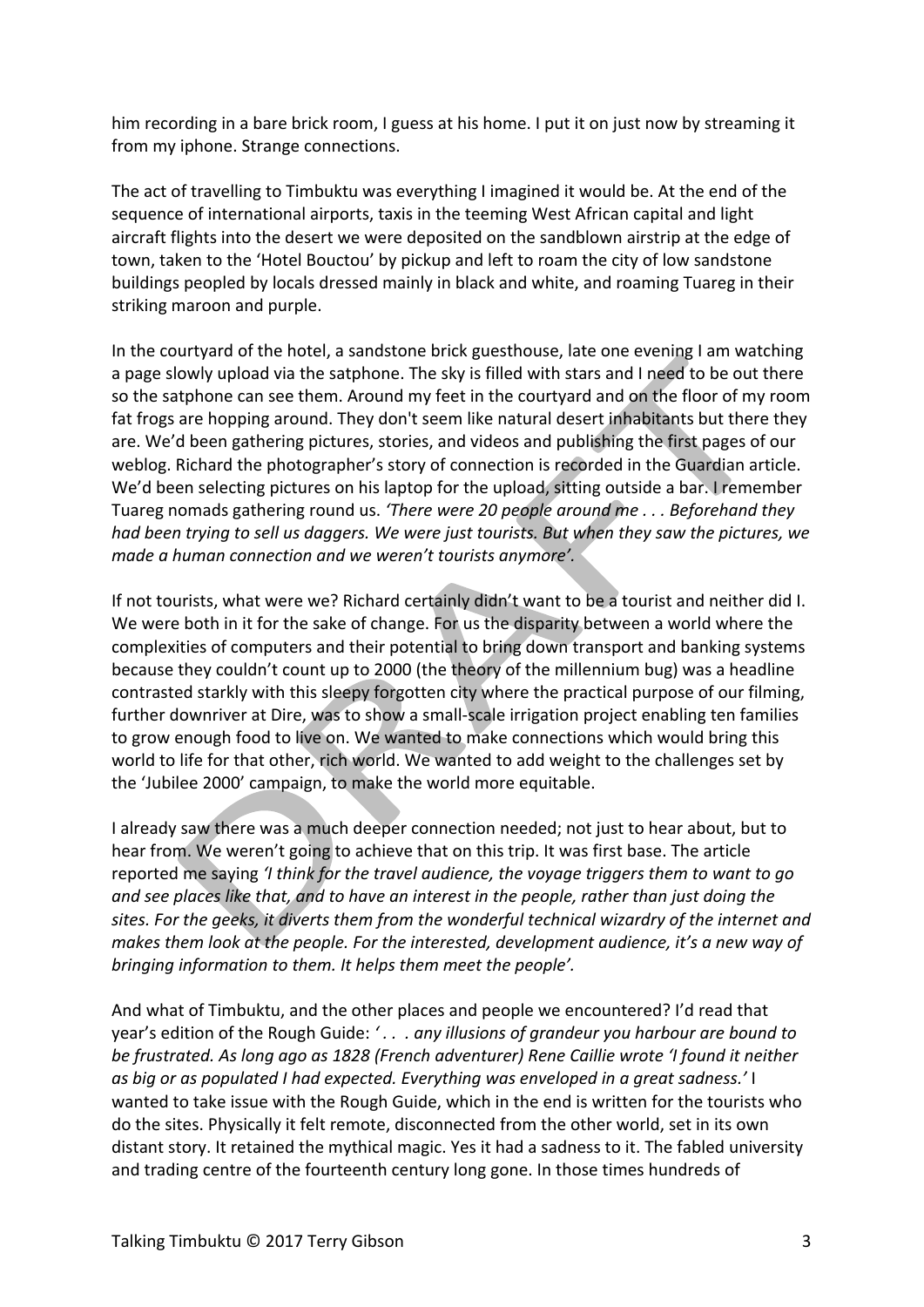thousands lived and studied here and precious salt mined and cut from the hills away beyond the dunes was traded for equal volumes of gold. I doubt the locals thought about this on a daily basis but got on with life and survival in a city like many others spread across West Africa. I struggle to bring that visit to life now (and the web pages are long gone; electronic ephemera) and when I try to think why it is because of the striking lack of connection. On nearly every trip before and since there has been a local connection, local stories, local understanding. Some kind of contact. Here, despite Richard's claim, we were by and large development tourists. The missing link was people. We needed to meet people to make the connection and in this town we were disconnected.

So we left. Though geographically disconnected it wasn't as disconnected, for better or for worse, as it appeared. That summer an unseasonal flash flood had gouged out the main street and demolished 150 houses. It was an extreme weather event and as I travelled I was seeing more of these. Abnormally warm seas destroying the shrimp farms on Ecuador's coast. Abnormally dry weather leading to forest fires and perpetual smog in Thailand. For all except the climate-denyers, climate change was on the march and distant, isolated Timbuktu wasn't immune to it.

Timbuktu's Djinguereber mosque built from mud in the  $12<sup>th</sup>$  century, standing low and ominous with timber beams projecting from its walls like a porcupine, was not immune to the wider world either. Emerging Islamic State terrorists swept into the city years later, in 2012, and started hacking at this and the other mosques in the city in a confusing case of Islam on Islam violence. For a year the inhabitants lived under Islamist rule before French and Malian troops re-took the city. So yes, there are connections, but not in many cases to the benefit of the local people of the town.

As we travelled onwards to Dire we documented the connections we made. As another touristic act we headed downstream from Timbuktu towards Dire on one of the regular timber built trading boats carrying goods, people and cattle. Women gathered round a fire burning in the centre of the boat to cook and we wondered how an open fire on a wooden boat worked, but it did. They similarly wondered what we were doing with our laptop and satphone, and in the end the only explanation we could offer which made sense to them was 'Nous parlons aux étoiles' – we talk to the stars.

We sailed across the Niger from Dire on a gaff rigged boat whose sail was made from grain sacks stencilled 'Food and Agriculture Organisation of the United Nations' to visit the irrigation and agriculture project. In a bit of downtime we found a music shack in the town with a beat-up speaker outside beaming music into the marketplace. Its stock was second hand cassettes, some so well used that they were ground down to a matte surface like welltravelled coke bottles. The proprietor obligingly put on Ali Farka Toure, Tomani Diabate, Baba Maal and other West African stars whose music had ridden the world music wave to the west. I lay in the marketplace with my head on a large dried gourd listening, the locals laughed at me and I laughed back.

Our route back to the capital was by a scheduled internal flight from an airstrip at Goundam in the desert way outside the town. Scheduled, but very late the twinprop arrived. It was Russian and when they got out so were the pilots. Mike was multilingual and could talk to